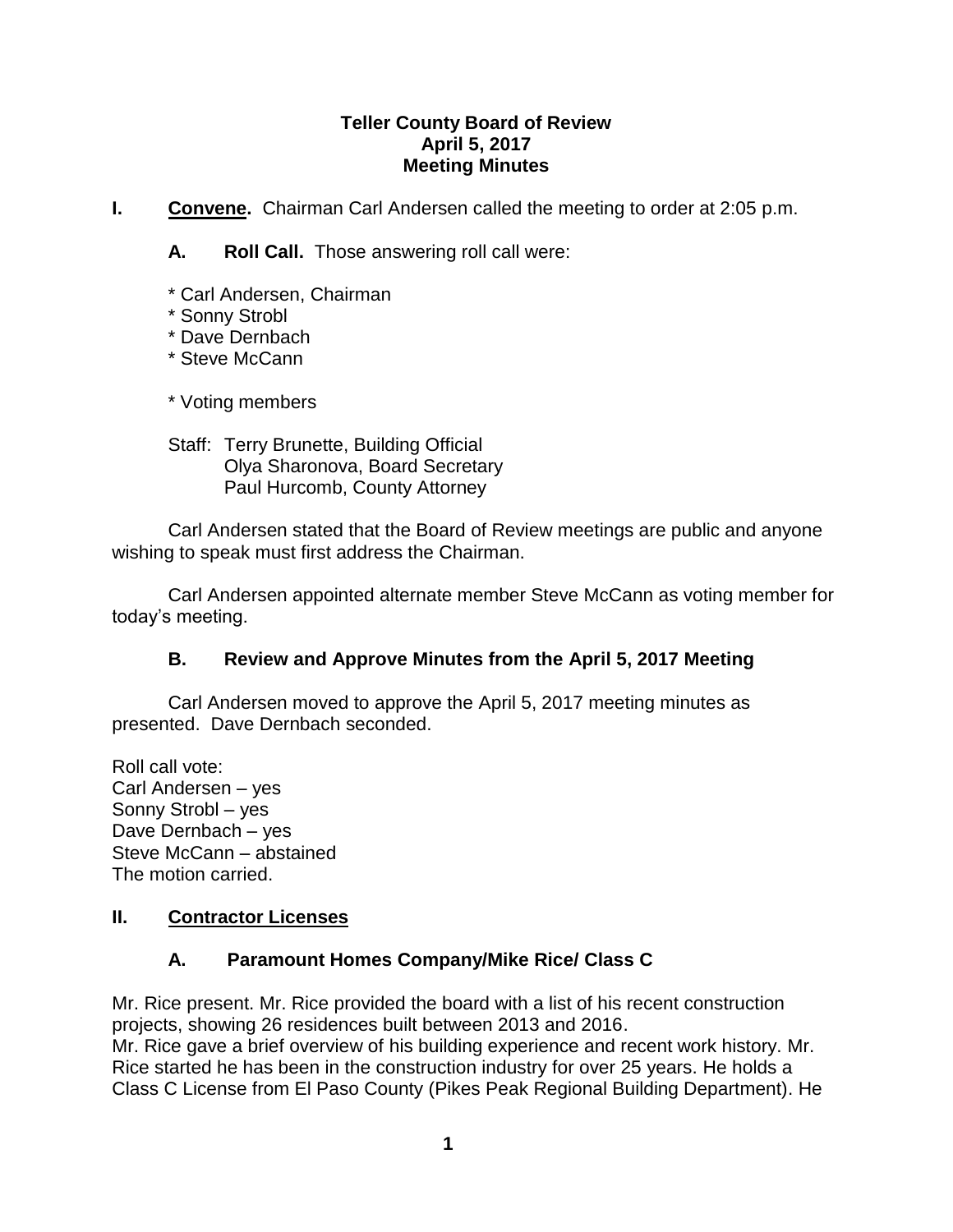spent 11 years working with Stauffer & Sons Construction, overseeing their projects in access of \$20 million dollars, and had complete independence as a supervisor. He started building in the State of Colorado in 2005 and between 2005 and 2012 he built close to 10 homes in Teller County. He is currently finishing a residence in Florissant under a provisional license, a project he recently took over.

The Board reviewed the submitted packet and asked Mr. Rice clarifying questions.

Paul Hurcomb indicated that the company's records with the Secretary of State were in order.

Carl Andersen opened this matter up for public comment. No public comment. Close public comment.

Terry Brunette, Building Official, explained to the Board that Mr. Rice was given a provisional license to work on his current project while his contractor application was pending.

Sonny Strobl moved to grant Paramount Homes Company with Mike Rice as the examinee, a Class C License. Dave Dernbach seconded.

Roll call vote: Carl Andersen – yes Sonny Strobl – yes Dave Dernbach – yes Steve McCann – yes The motion carried.

## **B. Columbine Homes, Inc./David W Peterson/Class C**

Mr. Peterson present. Mr. Peterson gave a brief overview of his building experience and recent work history. Mr. Peterson formed his company in 2000; it is a one-man small company operation. He builds 1-2 homes a year. Currently he is under a contract to build an ICF residence in Florissant. Mr. Peterson has experience with large residential projects, in the past couple of years he has been specializing in large ICF homes; he built about 8 of those residences. He holds a Class C licenses in El Paso (Pikes Peak Regional Building Department), Park, Freemont, Douglas, and Summit Counties.

The Board reviewed the submitted packet and asked Mr. Peterson clarifying questions.

Carl Andersen opened this matter up for public comment. No public comment. Close public comment.

Paul Hurcomb indicated that the company's records with the Secretary of State were in order.